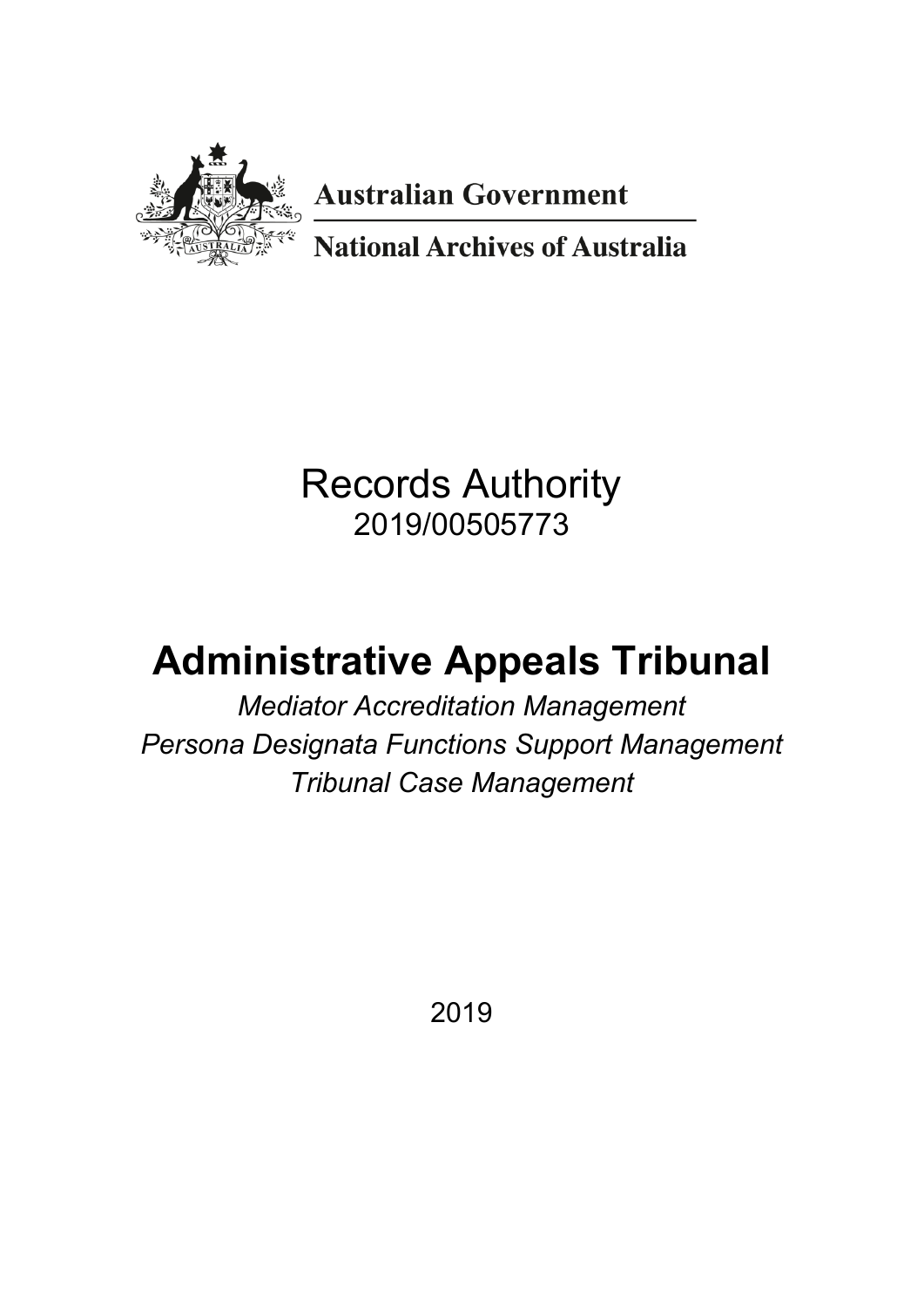

© Commonwealth of Australia (National Archives of Australia) 2019

#### **Copyright**

This product, excluding the National Archives of Australia logo, Commonwealth Coat of Arms or registered trademark, has been licensed under a Creative Commons Attribution-Non-Commercial (CC-BY-NC) Version 4.0 International Licence. You may share, copy, redistribute, remix, transform and build upon this work for non-commercial purposes only. However, you must attribute the National Archives of Australia as the copyright holder of the original work, include the attribution as set out below and indicate if changes were made. The full terms and conditions of this licence are available at [www.creativecommons.org.](http://www.creativecommons.org/)

#### **Attribution**

This records authority is licenced by the Commonwealth of Australia (National Archives of Australia) under a Creative Commons Attribution-Non-Commercial (CC-BY-NC) Version 4.0 International Licence. The original version can be found [on our website.](http://www.naa.gov.au/)

#### **Accessibility**

This is an accurate reproduction of the authorised records authority content, created for accessibility purposes.

#### **Contact Us**

Enquiries relating to copyright or accessibility should be made through the [Agency Service Centre.](http://reftracker.naa.gov.au/reft000.aspx?pmi=jpGkKEm4vT)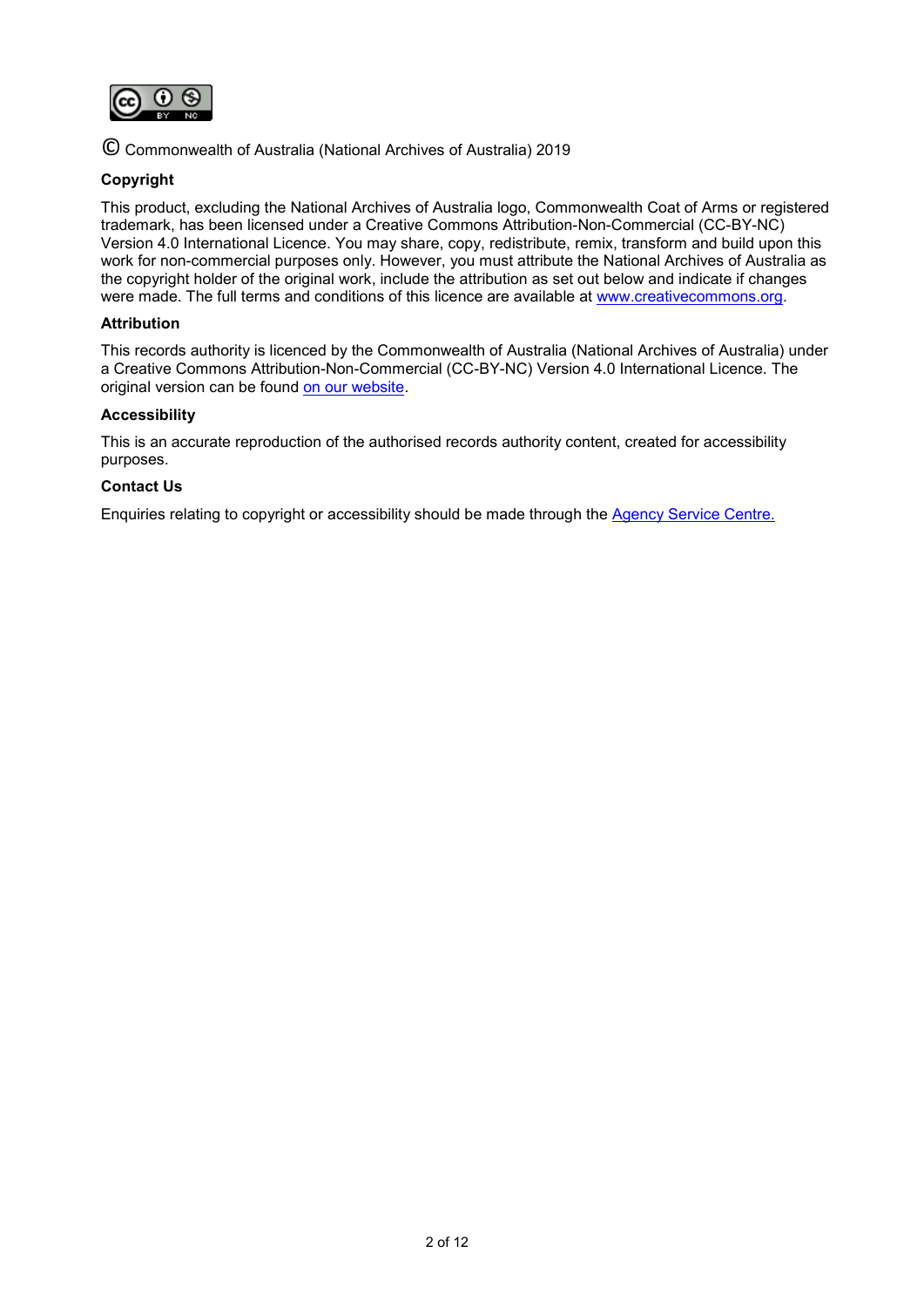### **CONTENTS**

| APPLICATION OF THIS AUTHORITY MANUSCRIPTION ARE AND THE RESERVE TO A REPORT OF THIS AUTHORITY |   |
|-----------------------------------------------------------------------------------------------|---|
| CONTACT INFORMATIONNALLY AND ACCOUNT ACCOUNT AND A CONTACT INFORMATION                        |   |
| AUTHORISATIONNNALLANDER AUTHORISATIONN                                                        | 6 |
|                                                                                               |   |
| PERSONA DESIGNATA FUNCTIONS SUPPORT MANAGEMENT 68                                             |   |
|                                                                                               |   |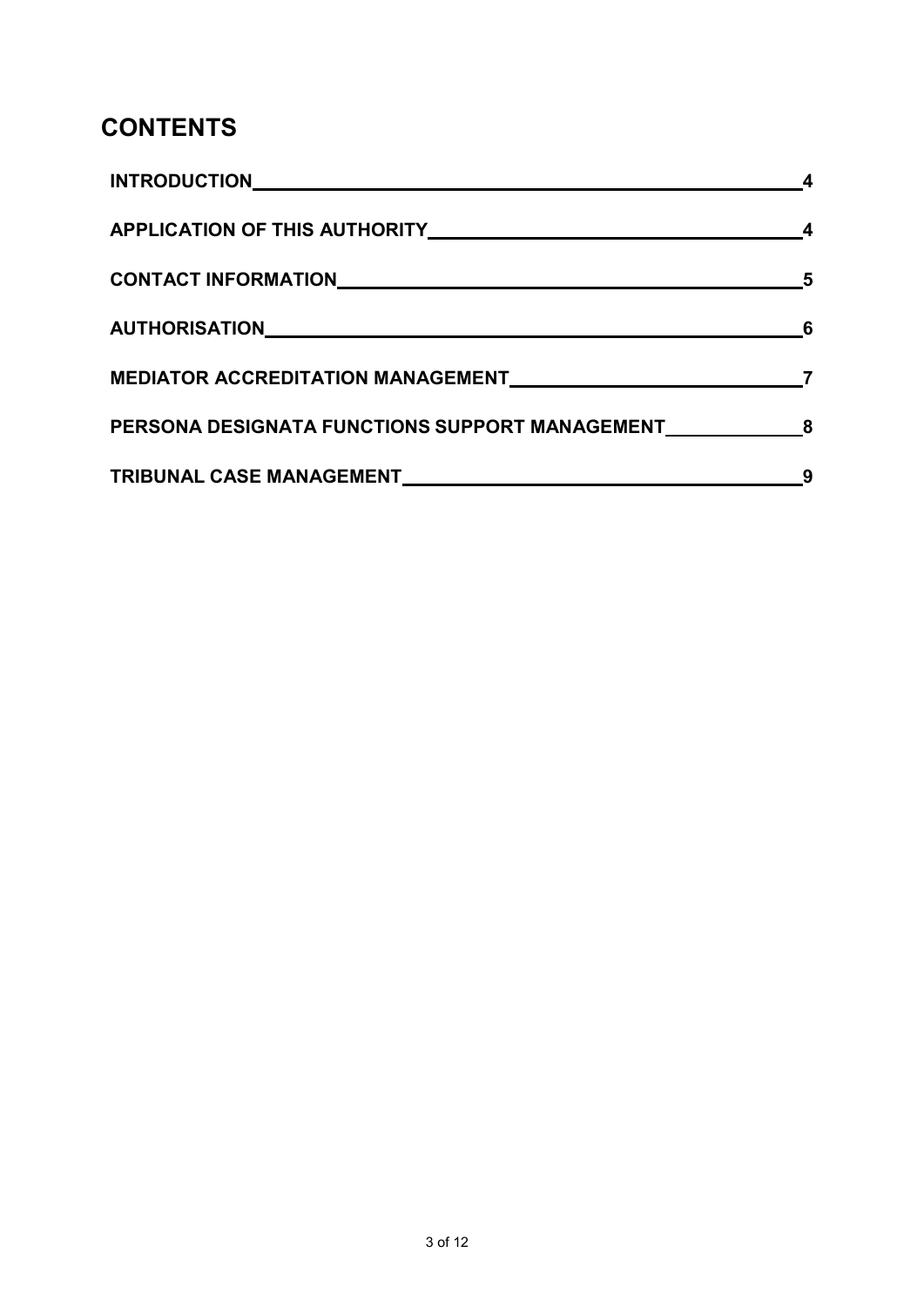### <span id="page-3-0"></span>**INTRODUCTION**

The Administrative Appeals Tribunal and the National Archives of Australia have developed this Records Authority to set out the requirements for keeping or destroying records for the core business areas of MEDIATOR ACCREDITATION MANAGEMENT, PERSONA DESIGNATA FUNCTIONS SUPPORT MANAGEMENT, and TRIBUNAL CASE MANAGEMENT. It represents a significant commitment on behalf of the Administrative Appeals Tribunal to understand, create and manage the records of its activities.

This Authority is based on the identification and analysis of the business of the Administrative Appeals Tribunal. It takes into account the agency's legal and organisational information management requirements, and the interests of stakeholders, the agency and the National Archives of Australia.

The Authority sets out those records that need to be retained as national archives and specifies the minimum length of time that temporary records need to be kept. This Authority gives the Administrative Appeals Tribunal permission, under the *Archives Act 1983*, for the destruction of the temporary records described after the minimum retention period has expired. Retention periods for these temporary records are based on: an assessment of business needs; broader organisational accountability requirements; and community expectations, and are approved by the National Archives of Australia on the basis of information provided by the agency.

As changes in circumstances may affect future information management requirements, the periodic review of this Authority is recommended. All amendments must be approved by the National Archives of Australia.

### <span id="page-3-1"></span>**APPLICATION OF THIS AUTHORITY**

This Authority supersedes Records Authority 2013/0014404 Administrative Appeals Tribunal (2014), Records Authority 2012/00316300 Migration Review Tribunal and Refugee Review Tribunal (2012), and Records Authority 2006/00118635 Social Security Appeals Tribunal (2008). The superseded records authorities cannot be used by the Administrative Appeals Tribunalafter the date of issue of this Authority.

- 1. This Authority should be used in conjunction with the Records Authority 2011/00681744 Tribunals, covering core businesses of Tribunal External Relations and Tribunal Management and Statutory Appointments.
- 2. This Authority is to be used to determine how long records must be kept. Records are matched to the relevant core business and records class in theAuthority.
	- Where the minimum retention period has expired and the records are not needed for agency business they should be destroyed as authorised in this Authority.
	- Records that have not reached the minimum retention period must be kept until theydo.
	- Records that are identified as 'Retain as National Archives' (RNA) are to be transferred to the National Archives of Australia for preservation.
- 3. This Authority should be used in conjunction with general records authorities suchas:
	- the AFDA Express Version 2 issued by the National Archives to cover business processes and records common to Australian Government agencies; and
	- General Records Authority (31) Destruction of source or original records after digitisation, conversion or migration (2015).
- 4. Administrative Practice (NAP) provision of the *Archives Act 1983* gives agencies permission to destroy certain records without formal authorisation. This usually occurs where records are duplicated, facilitative or for short-term use only. NAP does not replace arrangements agreed to in this Authority but can be used as a tool to assist in identifying records for destruction together with an agency's Records Authority or Authorities, and with AFDA Express. The National Archives recommends that agencies develop and implement a Normal Administrative Practice policy. Advice and guidance on destroying records as a normal administrative practice and on how to develop an agency NAP policy is available from the National Archives' website at **[www.naa.gov.au](http://www.naa.gov.au/)**.
- 5. Records that are reasonably likely to be needed as evidence in a current or future judicial proceeding or are subject to a request for access under the *Archives Act 1983,* the *Freedom of Information Act 1982* or any other relevant Act must not be destroyed until the action has been completed.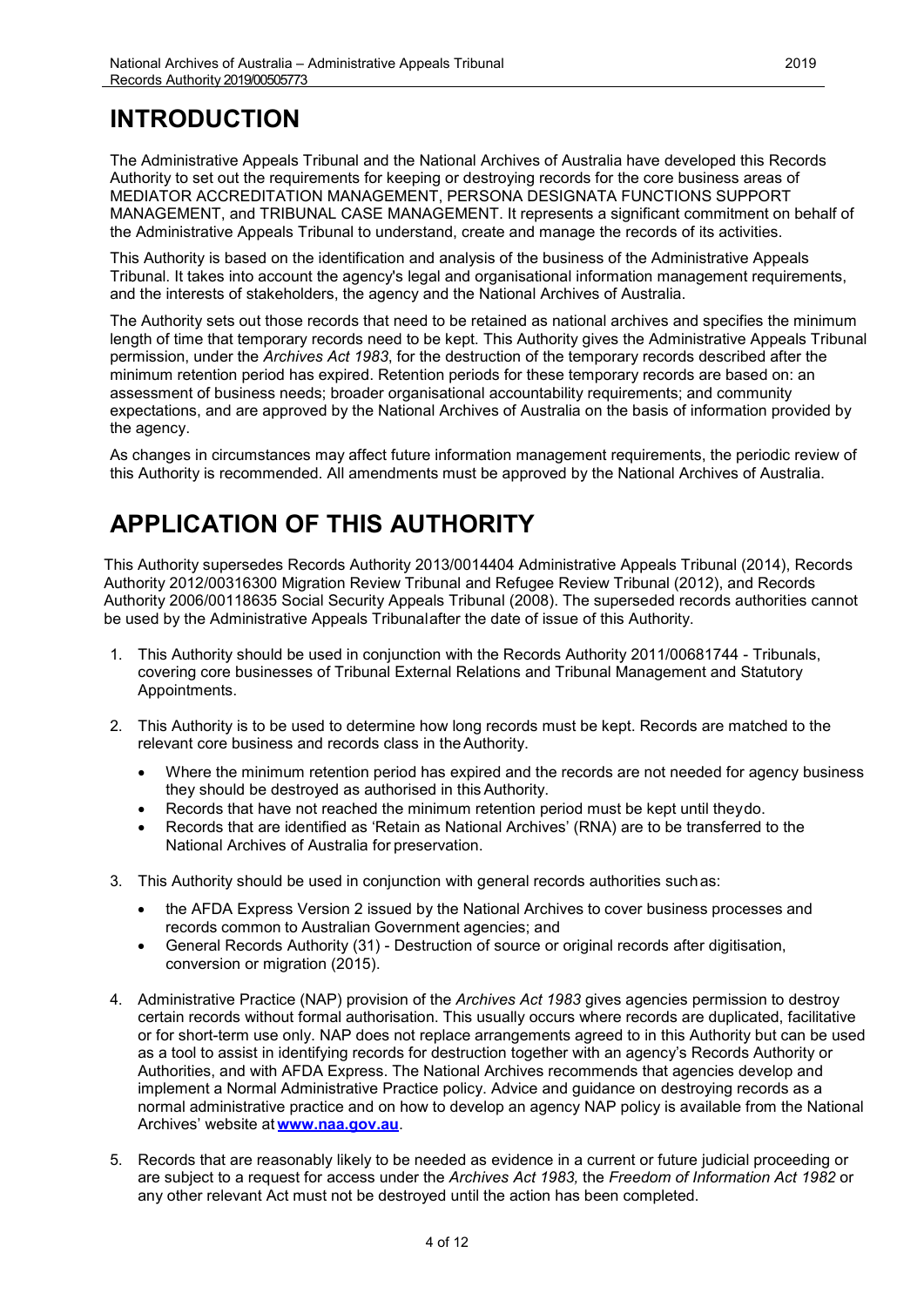- 6. Records subject to a disposal freeze must not be destroyed until the freeze has been lifted. Further information about disposal freezes and whether they affect the application of this Authority is available from the National Archives website at **[www.naa.gov.au](http://www.naa.gov.au/)**.
- 7. Where the method of recording information changes (for example from an analogue system to a digital system, or when information is migrated from one system to a new system) this Authority can still be applied, providing the records document the same core business. The information must be accessible for the period of time prescribed in this Authority. The Administrative Appeals Tribunal will need to maintain continuing access to the information, including digital information, for the periods prescribed in this records authority or until the information is transferred into the custody of the National Archives.
- 8. In general, retention requirements indicate a minimum period for retention. The Administrative Appeals Tribunal may extend minimum retention periods if it considers that there is an administrative need to do so, without further reference to the National Archives. Where the Administrative Appeals Tribunal believes that its accountability will be substantially compromised because a retention period or periods are not adequate, it should contact the National Archives for review of the retention period.
- 9. Records coming within 'Retain as national archives' class in this Authority have been determined to be part of the archival resources of the Commonwealth under Section 3C of the *Archives Act 1983*. The determination of Commonwealth records as archival resources of the Commonwealth obliges agencies to transfer the records to the National Archives when they cease to be current and, in any event, within 15 years of the records coming into existence, under Section 27 of the *Archives Act1983*.
- 10. Records in the care of agencies should be appropriately stored, managed and preserved. Agencies need to meet this obligation to ensure that the records remain authentic and accessible over time. Under Section 31 of the *Archives Act 1983*, access arrangements are required for records that become available for public access including those records that remain in agencycustody.
- 11. Appropriate arrangements should be made with the National Archives when records are to be transferred into custody. The National Archives accepts for transfer only those records designated as national archives. Records created digitally after 1 January 2016 can be transferred in digital formats only.
- 12. Advice on how to use this Authority is available from the Administrative Appeals Tribunal information manager. If there are problems with the application of the Authority that cannot be resolved, please contact the National Archives.

### <span id="page-4-0"></span>**CONTACT INFORMATION**

For assistance with this authority or for advice on other information management matters, please contact National Archives' [Agency Service Centre.](http://www.naa.gov.au/information-management/support/agency-service-centre/index.aspx)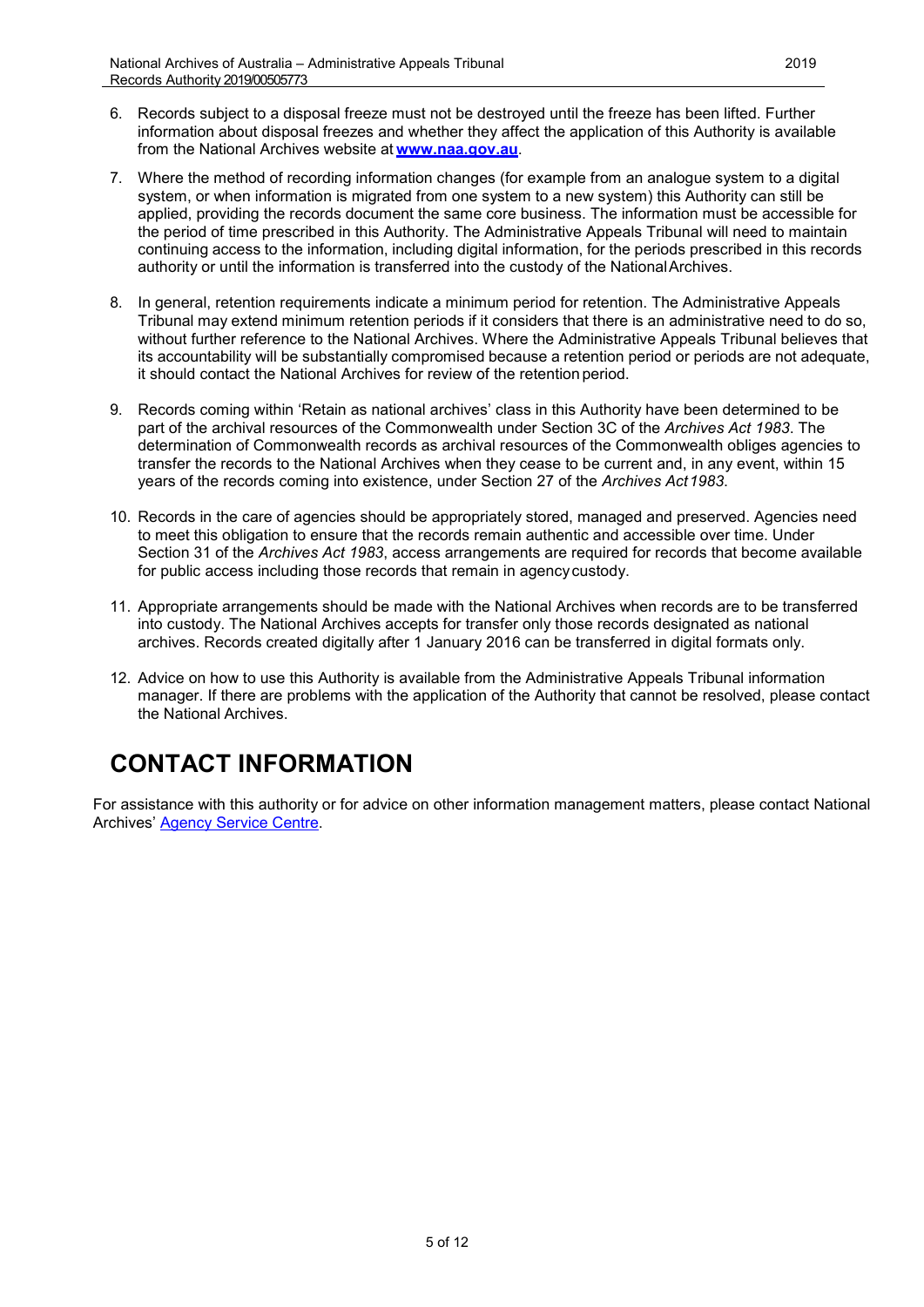### <span id="page-5-0"></span>**AUTHORISATION**

#### **RECORDS AUTHORITY 2019/00505773**

| Person to whom notice of<br>authorisation is given: | Registrar<br>Ms Sian Leathem<br>Administrative Appeals Tribunal<br>Level 13, 83 Clarence Street<br>Sydney NSW 2000 |
|-----------------------------------------------------|--------------------------------------------------------------------------------------------------------------------|
|                                                     |                                                                                                                    |

| <b>Purpose:</b>     | Authorises arrangements for the disposal of records in accordance with<br>Section 24(2)(b) of the Archives Act 1983.                                                                            |
|---------------------|-------------------------------------------------------------------------------------------------------------------------------------------------------------------------------------------------|
|                     | Determines records classed as 'retain as national archives' in this<br>records authority to be part of the archival resources of the<br>Commonwealth under section 3C of the Archives Act 1983. |
|                     |                                                                                                                                                                                                 |
| <b>Application:</b> | All core business records relating to 'Mediator Accreditation<br>Management', 'Persona Designata Functions Support Management',<br>and 'Tribunal Case Management'.                              |
|                     |                                                                                                                                                                                                 |

This authority gives permission for the destruction, retention or transfer to the National Archives of Australia of the records described. This authority will apply only with the consent of the agency currently responsible for the business documented in the records described.

Authorising Officer **Contract Contract Contract Contract Contract Contract Contract Contract Contract Contract Contract Contract Contract Contract Contract Contract Contract Contract Contract Contract Contract Contract Con** 

5 December 2019

Linda Macfarlane Assistant Director-General (a/g) National Archives of Australia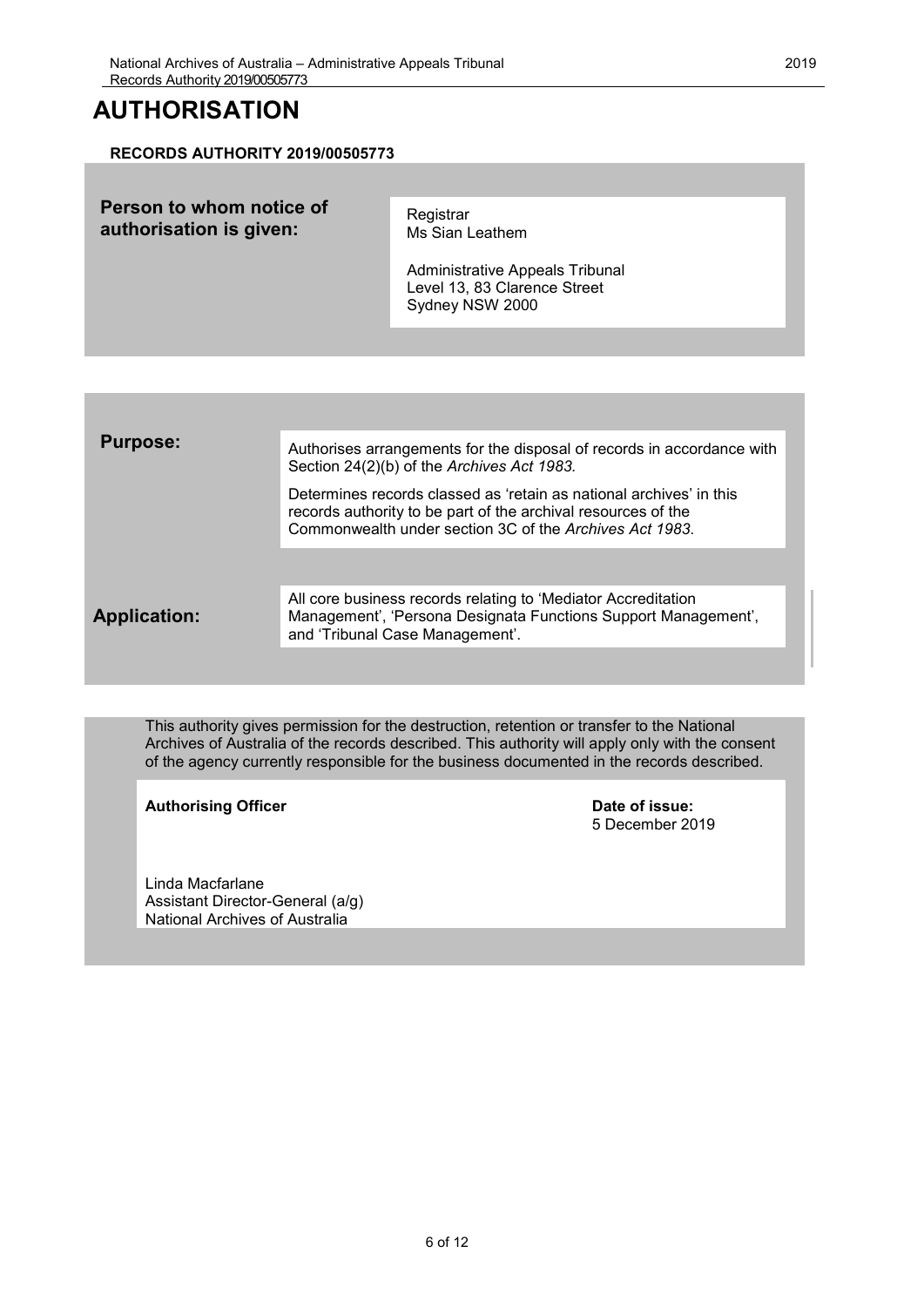### <span id="page-6-0"></span>**MEDIATOR ACCREDITATION MANAGEMENT**

The core business of managing the accreditation and re-accreditation of mediators.

The **core activities** include:

- applying for and maintaining membership of Australia's mediator accreditation body (currently the Mediator Standards Board) as a Recognised Mediator Accreditation Body under the National Mediator Accreditation System;
- accrediting and re-accrediting, or arranging for the accreditation and re-accreditation of, Tribunal members, registrars and other staff asmediators;
- assessing external training and education opportunities;
- developing and conducting workshops and seminars; and
- arranging professional development opportunities for accredited mediators.

The performance of the core business is supported by **general activities** suchas:

- developing and reviewing policies, guidelines and procedures for the accreditation and re-accreditation of Tribunal members, registrars and other staff (includes maintaining a complaints system);
- reporting and reviewing;
- providing and receiving advice; and
- establishing and managing committees.

#### *Cross references to AFDA Express Version 2*

*For general complaints and feedback in relation to mediation, use EXTERNAL RELATIONS.*

*For the payment of fees by the Tribunal relating to the National Mediator Accreditation System, use FINANCIAL MANAGEMENT.*

| Class no | <b>Description of records</b>                                                                                                                                                                                                                                                                                                                                                               | <b>Disposal action</b>                                                                                                         |
|----------|---------------------------------------------------------------------------------------------------------------------------------------------------------------------------------------------------------------------------------------------------------------------------------------------------------------------------------------------------------------------------------------------|--------------------------------------------------------------------------------------------------------------------------------|
| 62734    | Records documenting:<br>accreditation, re-accreditation, removal or suspension of individual<br>Tribunal members, registrars and other staff as mediators.                                                                                                                                                                                                                                  | Destroy 75 years<br>after date of birth<br>of member/<br>employee or 7<br>years after last<br>action,<br>whichever is<br>later |
| 62735    | Records documenting:<br>routine operational administrative tasks supporting the core business; and<br>$\bullet$<br>all other mediator accreditation management activities not covered in<br>$\bullet$<br>class 62734, including:<br>approval and maintenance of the Tribunal as a recognised mediator<br>$\circ$<br>accreditation body-member of Australia's mediator accreditation<br>body | Destroy 7 years<br>after action<br>completed                                                                                   |
|          | development of policies, guidelines and procedures for dealing with<br>$\circ$<br>requests for accreditation and re-accreditation, including final<br>versions;                                                                                                                                                                                                                             |                                                                                                                                |
|          | establishment and work of committees, including agendas, minutes<br>$\circ$<br>and papers; and                                                                                                                                                                                                                                                                                              |                                                                                                                                |
|          | professional development activities, including master training<br>$\circ$<br>material and master attendance lists.                                                                                                                                                                                                                                                                          |                                                                                                                                |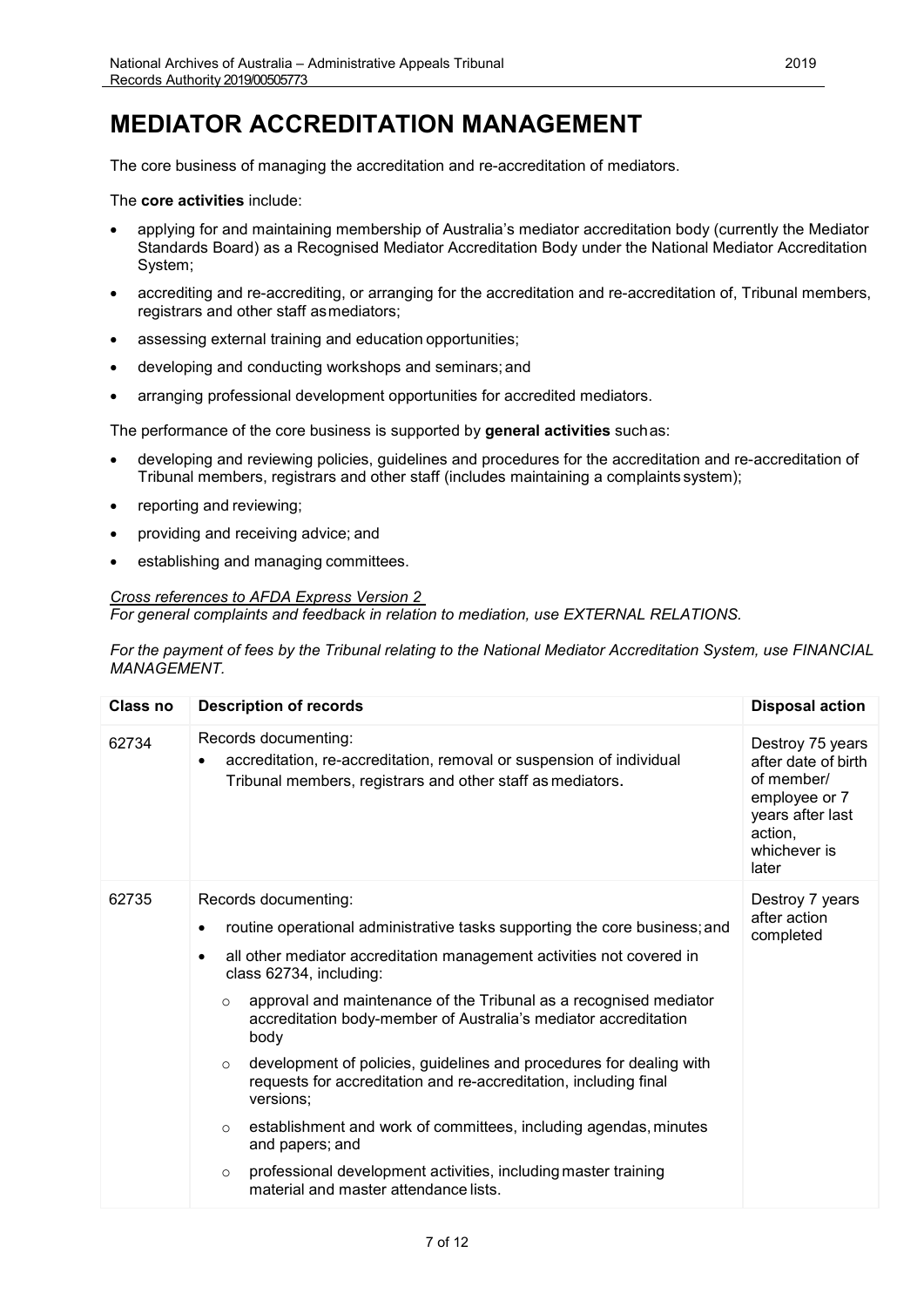### <span id="page-7-0"></span>**PERSONA DESIGNATA FUNCTIONS SUPPORT MANAGEMENT**

The core business of providing support for Tribunal members undertaking persona designata functions in their personal capacity under relevant legislation, including the *Crimes Act 1914*, the *Criminal Code Act 1995*, the *Proceeds of Crime Act 2002*, the *Surveillance Devices Act 2004* and the *Telecommunications (Interception and Access) Act 1979*.

The **core activities** include:

- handling requests for Tribunal members to undertake persona designatafunctions;
- arranging appointments, examinations and providing general administrativesupport;
- supporting the conduct of examinations and managing exhibits; and
- maintaining records associated with examinations conducted by members under relevant legislation (currently the *Proceeds of Crime Act 2002).*

The performance of the core business is supported by **general activities** suchas:

- developing and reviewing policies and procedures;
- managing agreements;
- establishing and managing committees; and
- consulting with external stakeholders about the Tribunal persona designata role.

#### *Cross references to other records authorities*

*For administering the appointment of Tribunal members to undertake persona designata functions, use Records Authority 2011/00681744 – TRIBUNAL MANAGEMENT AND STATUTORY APPOINTMENTS.*

| Class no | <b>Description of records</b>                                                                                                                                                                                                                                                                                                                                                                                                                                                                                                                                              | <b>Disposal action</b>                       |
|----------|----------------------------------------------------------------------------------------------------------------------------------------------------------------------------------------------------------------------------------------------------------------------------------------------------------------------------------------------------------------------------------------------------------------------------------------------------------------------------------------------------------------------------------------------------------------------------|----------------------------------------------|
| 62736    | Records documenting appointments and examinations maintained in all<br>formats, such as proceeds of crime examination files.                                                                                                                                                                                                                                                                                                                                                                                                                                               | Destroy 5 years<br>after action<br>completed |
| 62737    | Records documenting routine notifications, advice and the following<br>arrangements:<br>provision of interpreter or security services;<br>$\bullet$<br>arranging attendance of proceeds of crime examinees who are in<br>$\bullet$<br>detention; and<br>routine booking arrangements for appointments and examinations.<br>$\bullet$                                                                                                                                                                                                                                       | Destroy 1 year<br>after action<br>completed  |
| 62738    | Records documenting:<br>routine operational administrative tasks supporting the core business;<br>and<br>all other persona designata functions support management activities<br>٠<br>not covered in classes 62736 and 62737, including:<br>development of policies, guidelines, procedures, manuals and<br>$\circ$<br>agreements, including final versions;<br>establishment and work of committees, including agendas, minutes<br>$\circ$<br>and papers; and<br>consultation with external stakeholders, including agendas and<br>$\circ$<br>minutes of liaison meetings. | Destroy 7 years<br>after action<br>completed |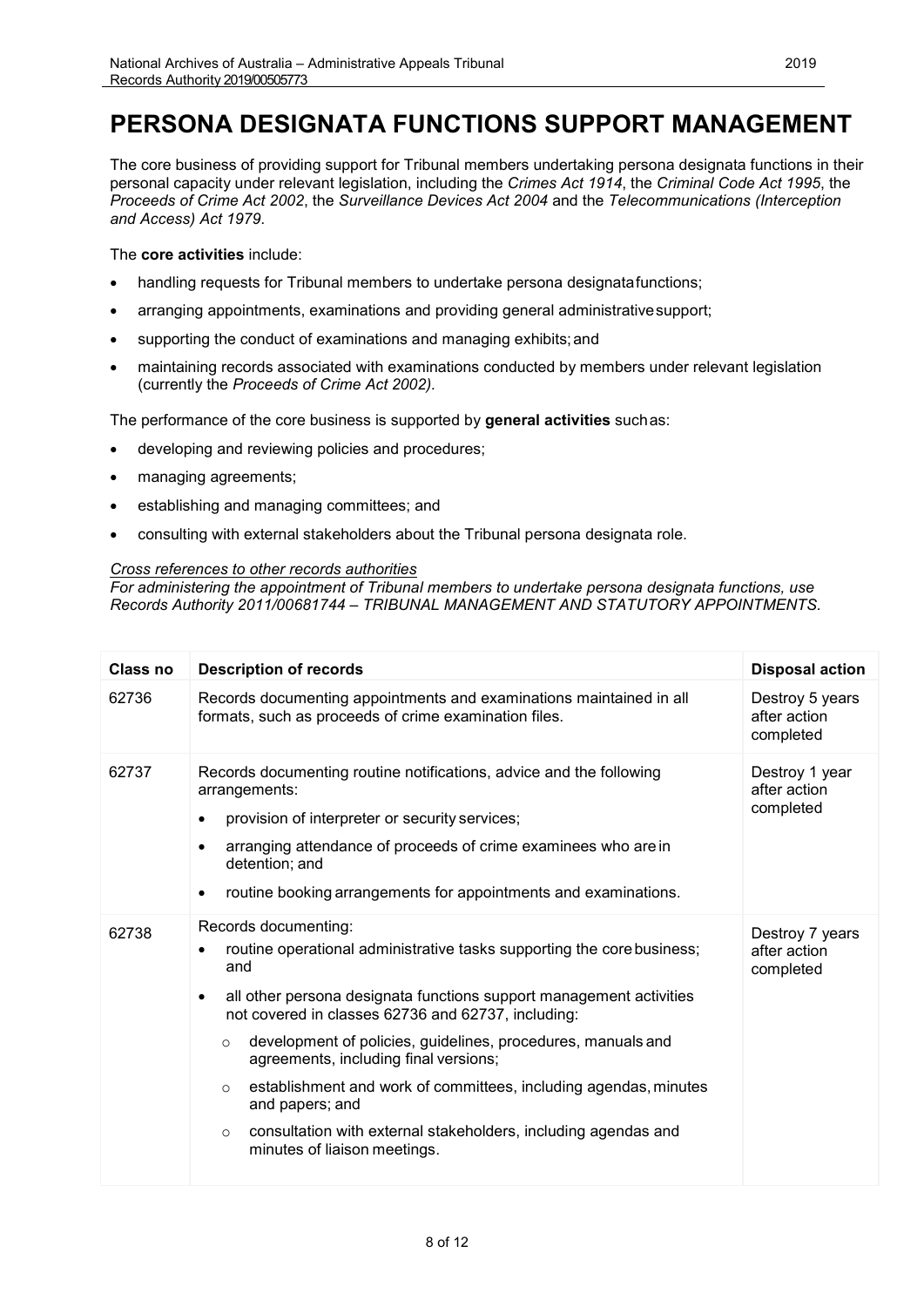### **TRIBUNAL CASE MANAGEMENT**

<span id="page-8-0"></span>The core business of conducting independent merits review of administrative decisions made by the Australian Government under Commonwealth laws.

The **core activities** include:

- receipt and initial assessment of applications;
- managing applications (cases) from lodgement to finalisation;
- providing information to parties and their representatives;
- referral to legal or other assistance;
- monitoring case progress and compliance;
- issuing summonses and managing documents produced under summons;
- arranging and conducting alternative dispute resolution processes andhearings;
- managing recordings of hearings and other case events;
- arranging and managing interpreter, security and transcriptionservices;
- managing exhibits;
- making and issuing directions, orders and decisions;
- finalising applications, including notifying parties;
- managing appeals and referrals of questions of law;
- managing a master set of written reasons for decisions; and
- managing appointments, authorisations and delegations of powers made by the President and Registrar under the Tribunal's legislation and other legislation.

The performance of the core business is supported by **general activities** such as:

- providing advice and assistance through the publishing and dissemination of practice directions, jurisdictional guides and fact sheets;
- developing, implementing and reviewing policies, guidelines, procedures and manuals;
- establishing and managing committees;
- handling enquiries;
- carrying out research; and
- managing risks and developing mitigation strategies.

#### *Cross references to AFDA Express Version 2*

*For the development of Tribunal service charter, use EXTERNAL RELATIONS.*

*For complaints against the Tribunal relating to case management activities, use EXTERNAL RELATIONS.*

*For handling of public enquiries and requests for information, other than those related to specific cases, use EXTERNAL RELATIONS.*

*For reporting to government and portfolio Minister on the core business, use EXTERNAL RELATIONS*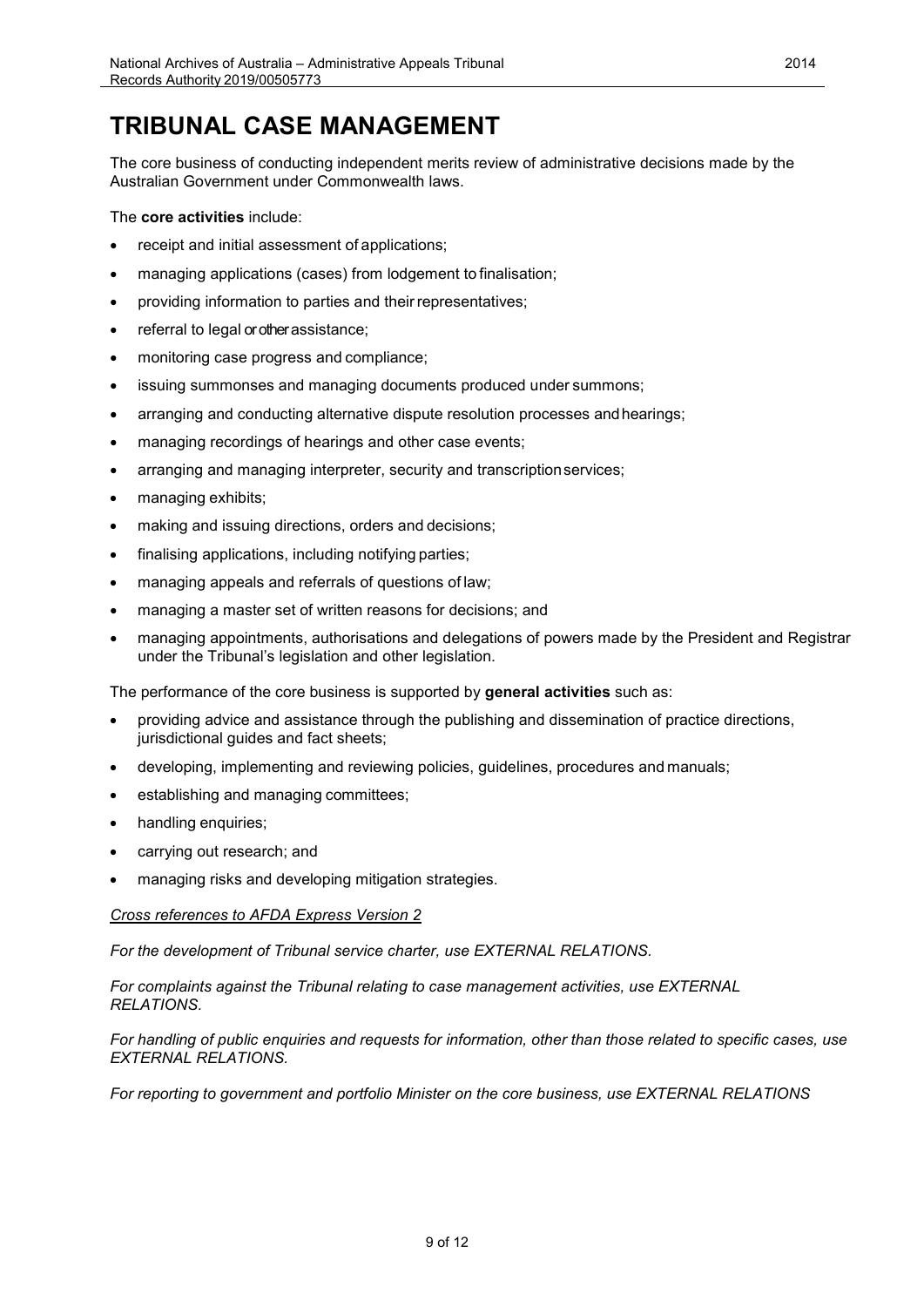*For the management of money received, use FINANCIAL MANAGEMENT.*

*For legal research reports and advice, use LEGAL SERVICES.*

*For the acquisition of goods and services, including contracting-out and tendering processes use PROCUREMENT.*

*For general security arrangements, use PROPERTY MANAGEMENT.* 

*For the production and distribution of published reports, use PUBLICATION.*

*For freedom of information requests and metadata management/file movement registers, use TECHNOLOGY AND INFORMATION MANAGEMENT.*

*Cross references to other records authorities*

*For addresses or presentation given by the President, other Tribunal members, the Registrar and other staff, use Records Authority 2011/00681744 – TRIBUNAL EXTERNAL RELATIONS.*

*For administering relationships and liaison with other tribunals, government and community stakeholders, use Records Authority 2011/00681744 – TRIBUNAL EXTERNAL RELATIONS.*

*For creation and management of inter-agency committees and working groups, use Records Authority 2011/00681744 – TRIBUNAL EXTERNAL RELATIONS.*

*For creation and management of internal committees and working groups, use Records Authority 2011/00681744 – TRIBUNAL MANAGEMENT AND STATUTORY APPOINTMENTS.*

*For records relating to establishing and managing the administration of the Tribunal, including consolidated employment history of members, administration of remuneration and allowances, leave, declarations of interest etc., use Records Authority 2011/00681744 – TRIBUNAL MANAGEMENT AND STATUTORY APPOINTMENTS.*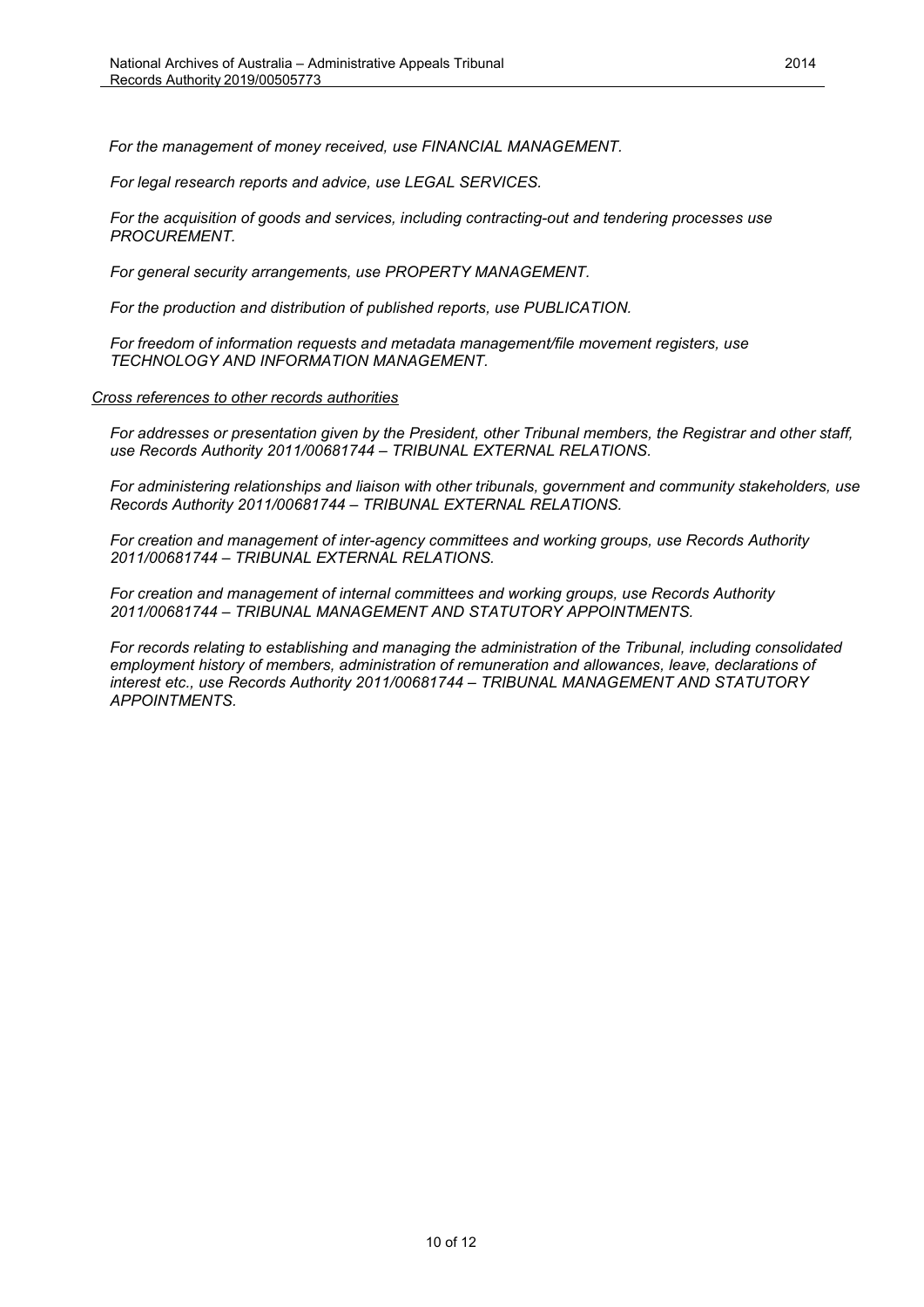| <b>Class no</b> | <b>Description of records</b>                                                                                                                                                                                                                                                                                             | <b>Disposal action</b>                                                                                                         |
|-----------------|---------------------------------------------------------------------------------------------------------------------------------------------------------------------------------------------------------------------------------------------------------------------------------------------------------------------------|--------------------------------------------------------------------------------------------------------------------------------|
| 62739           | Records documenting:<br>final versions of case management practice directions and other major                                                                                                                                                                                                                             | Retain as<br>national archives                                                                                                 |
|                 | policies and guidelines for handling cases;                                                                                                                                                                                                                                                                               |                                                                                                                                |
|                 | [For the development and dissemination of these records, use class<br>627417                                                                                                                                                                                                                                              |                                                                                                                                |
|                 | cases which are: controversial, create intense media interest, result in<br>$\bullet$<br>major change to Tribunal or other legislation, jurisdiction, practice and<br>procedure or operations, or have far-reaching corporate, economic,<br>environmental, legal, social or other national or international implications; |                                                                                                                                |
|                 | case registers and other case control records maintained in all formats;<br>$\bullet$<br>and                                                                                                                                                                                                                              |                                                                                                                                |
|                 | master set of Tribunal written reasons for decision.                                                                                                                                                                                                                                                                      |                                                                                                                                |
|                 | [For high-level strategies, policies, programs, standards, plans and<br>procedures on Tribunal's role, objectives and priorities, use AFDA Express<br>Version 2 - STRATEGIC MANAGEMENT.]                                                                                                                                  |                                                                                                                                |
| 62740           | Records documenting appointments, authorisations or delegations of power<br>made by the President or the Registrar under the Tribunal's legislation or<br>other legislation.                                                                                                                                              | Destroy 75 years<br>after date of birth<br>of member/<br>employee or 7<br>years after last<br>action,<br>whichever is<br>later |
| 62741           | Records documenting the development and dissemination of case<br>management practice directions and other major policies and guidelines,<br>including requests for comment from external stakeholders and submissions<br>received.                                                                                        | Destroy 20 years<br>after action<br>completed                                                                                  |
| 62742           | Records documenting:<br>cases other than those covered in class 62739;<br>$\bullet$<br>activities supporting the management of individual cases such as<br>$\bullet$<br>signed directions or schedules about the constitution of the Tribunal<br>and alternative dispute resolution processes.                            | Destroy 5 years<br>after action<br>completed                                                                                   |